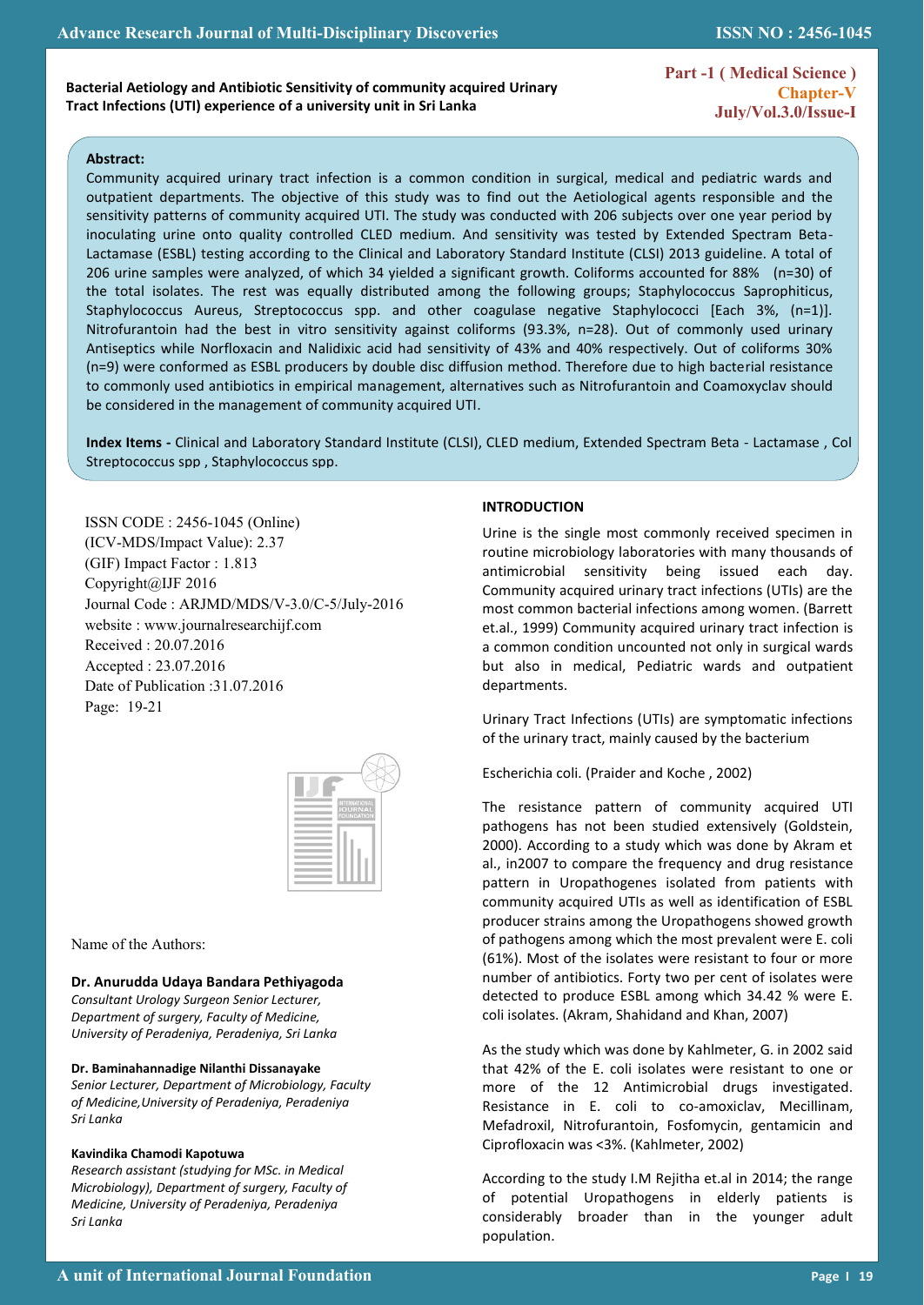The elderly patients are also more likely to have asymptomatic Bacteriuria as they get older. Antimicrobial resistance among Uropathogens is increasing. Extended Spectrum Beta Lactamase (ESBL) producing organisms are frequently resistant to many of the antimicrobial agents usually recommended for the treatment. (Rejitha, Sucilathangam and Velvizhi, 2014)

According to the above literature, Escheichia coli is the main causative organism in community acquired UTI. The major objective of this study was to find out the Aetiological agents responsible and the sensitivity patterns of community acquired UTI.

#### **II. MATERIALS AND METHOD**

A prospective study was conducted with 206 subjects who were suspected of having community acquired urinary tract infections at medical, surgical wards and the outpatient departments of Teaching Hospital, Peradeniya, Sri Lanka during one year period from 2013-01-08 to 2013-12-07. Patients with a history of hospitalization or urinary tract instrumentation or antibiotic use within past 3 months and urinary catheter in situ were excluded from the study. Only adult patients with clinical features suggestive of UTI were included in this study. The selected subjects were informed about the objective and the outcome of the research and informed written consent was obtained. Then mid-stream urine samples were collected to sterile wide mouthed commercially available plastic containers.

Collected urine samples were transported to the microbiology lab within one hour and 0.001 ml of urine was inoculated onto quality controlled cysteine lysine electrolyte deficient (CLED) medium by using a standard microbiological techniques. Inoculated plates were incubated at 37oc and plates were examined for a growth following overnight incubation. Pure growth of  $\geq$  10 5 /ml was considered as a significant growth for this study purpose. Organisms were identified by using routine microbiological procedures and sensitivity testing. ESBL testing was carried out according to the Clinical and Laboratory Standard Institute (CLSI) 2013 guideline.

### **Iii. Statistical Analysis And Graphical Presentation**



Fig. 1- UTI causing organisms



Fig 2: the percentage sensitivity of antibiotics

## **IV. RESULTS**

A total of 206 urine samples were analyzed, of which 34 yielded a significant growth. Coliforms accounted for 88% (n=30) of the total isolates while the rest was equally distributed among the following groups; Staphylococcus Saprophiticus, Staphylococcus Aureus, Streptococcus spp. and other coagulase negative Staphylococci. [Each 3%, (n=1)]

Nitrofurantoin had the best in vitro sensitivity against coliforms (93.3%, n=28) out of commonly used urinary antiseptics while Norfloxacin and Nalidixic acid had sensitivity of 43% and 40% respectively.

Among coliforms sensitivity to Imipenem was 96.7% and the rest were as follows; Netilmicin 93.3%, Gentamicin 90%, Amikacin 90%, Coamoxyclav 80%, Cefotaxime 60%, Cefrazidime 56.7%, Cephalexin 50% Ciprofoxin 43.3%, Cotrimoxozole 40%, Cefuroxime 26.7% and only 4% to Ampicillin. Out of Coliforms 30% (n=9) were conformed as ESBL producers by double disc diffusion method.

# **V. DISCUSSION**

This study shows the distribution and antibiotic susceptibility pattern of microbial species isolated from patients with community acquired UTIs. These organisms cause a variety of infections including UTIs. This study included the patients who were suspected of community acquired urinary tract infections at medical and surgical wards at Teaching Hospital, Peradeniya, Sri Lanka.

According to this study, Coliforms accounted for 88% (n=30) of the total isolates of which 30% were ESBL producers. The study which was done by D.J Farrell et.al in 2003 confirmed that Escherichia coli were the predominant pathogen in urinary tract infections. (Farrell et al., 2003)

According to a study done by Gupta et.al in 2001 found that Nitrofurantoin had the best in vitro sensitivity against coliforms (>90%) out of commonly used urinary antiseptics and also she showed that Nitrofurantoin demonstrated activity against the majority of isolates that cause UTIs that were recovered from women aged 15–50 years. (Gupta et la., 2001) One of the study other study which was done in Britain to assess the antibiotic